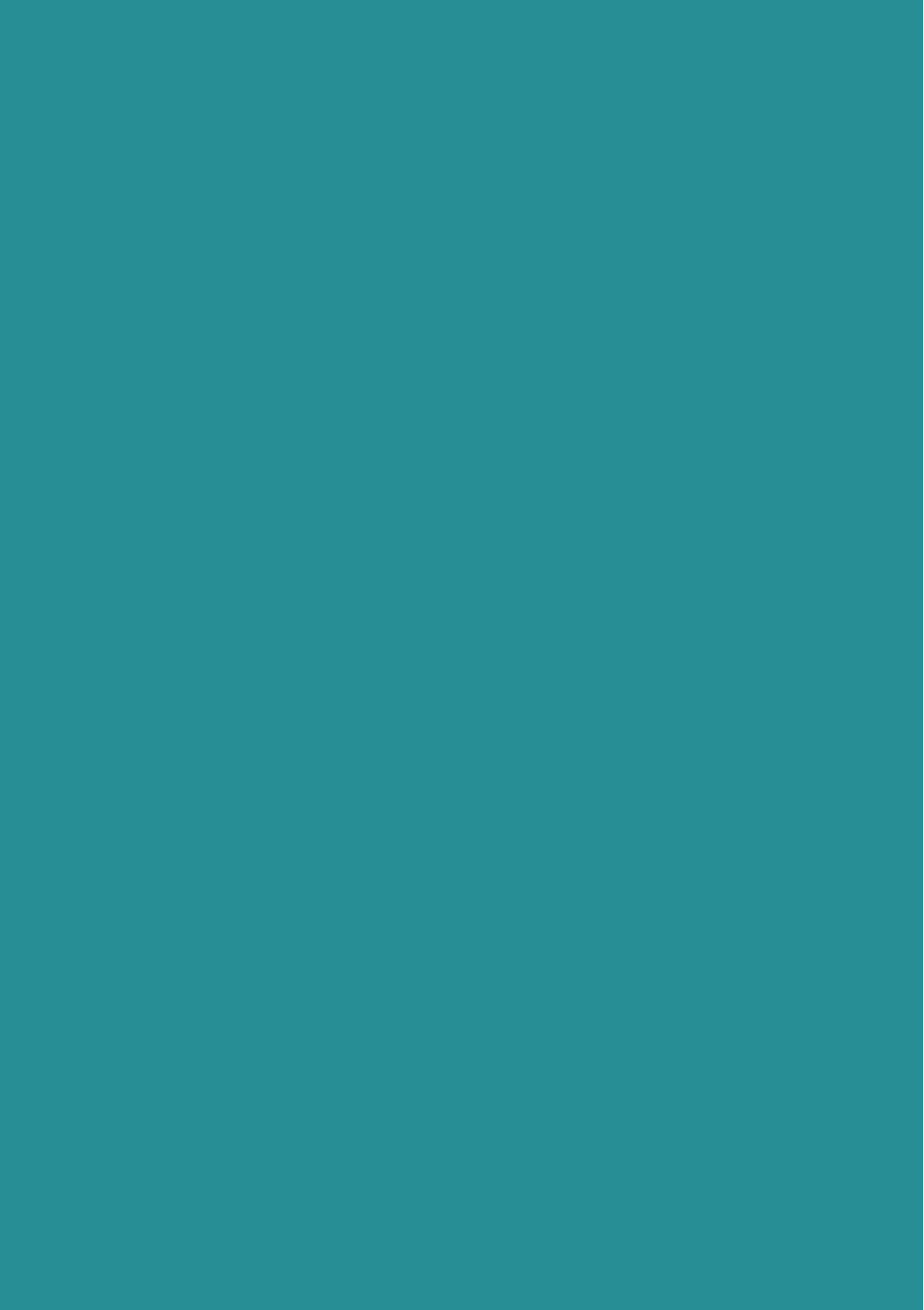# What is The Mind Your Head Study?

The Youth Mental Health Initiative (YMHI) in Sligo / Leitrim / West Cavan, through Mayo, Sligo and Leitrim ETB, asked a team of researchers from St. Angela's College to carry out the *Mind Your Head* study. The goal was to get the views of a wide range of individuals so that all young people can enjoy good mental health and wellbeing.

*Those who support young people want to do things better*

### Who Cares?

The following groups of people living in Sligo/Leitrim/West Cavan came together to share their views;

- Young people aged 12-25 years
- Parents
- Teachers / Lecturers
- General Practitioners (GPs)
- **Counsellors**
- Youth Workers
- Family Support Workers
- Student Support Workers
- Mental Health Professionals

*1,050 voices heard (1,050 people care)*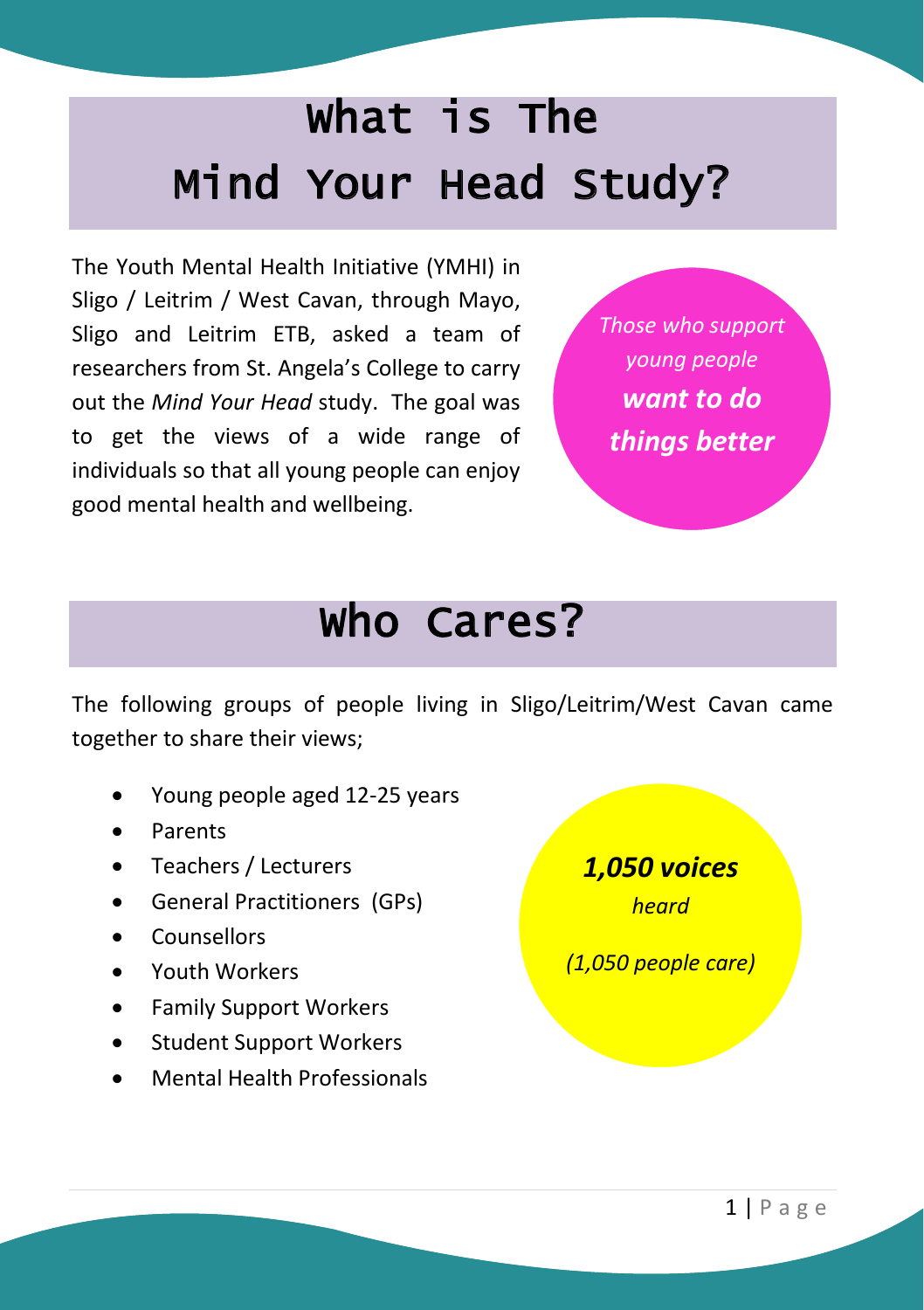## The Results Tell Us……

#### Feel Good Factors

#### 1 Friendships

You play a crucial role in the mental wellbeing of your friends. The following ways show how you can influence your friend's wellbeing for better or worse.

*"I didn't think you could get depression so young"* 

*(Parent)*

| <b>Helpful</b>                                    | <b>Unhelpful</b>                                                            |  |  |
|---------------------------------------------------|-----------------------------------------------------------------------------|--|--|
| Listening                                         | Not taking them seriously                                                   |  |  |
| Getting help for your friend<br>when they need it | Breaking trust by spreading<br>gossip / rumours                             |  |  |
| Giving advice                                     | Excluding them from your<br>group as a result of what<br>they have told you |  |  |

#### 2 Home Environment

The relationship you have with your parent(s) and family is crucial in supporting your mental wellbeing.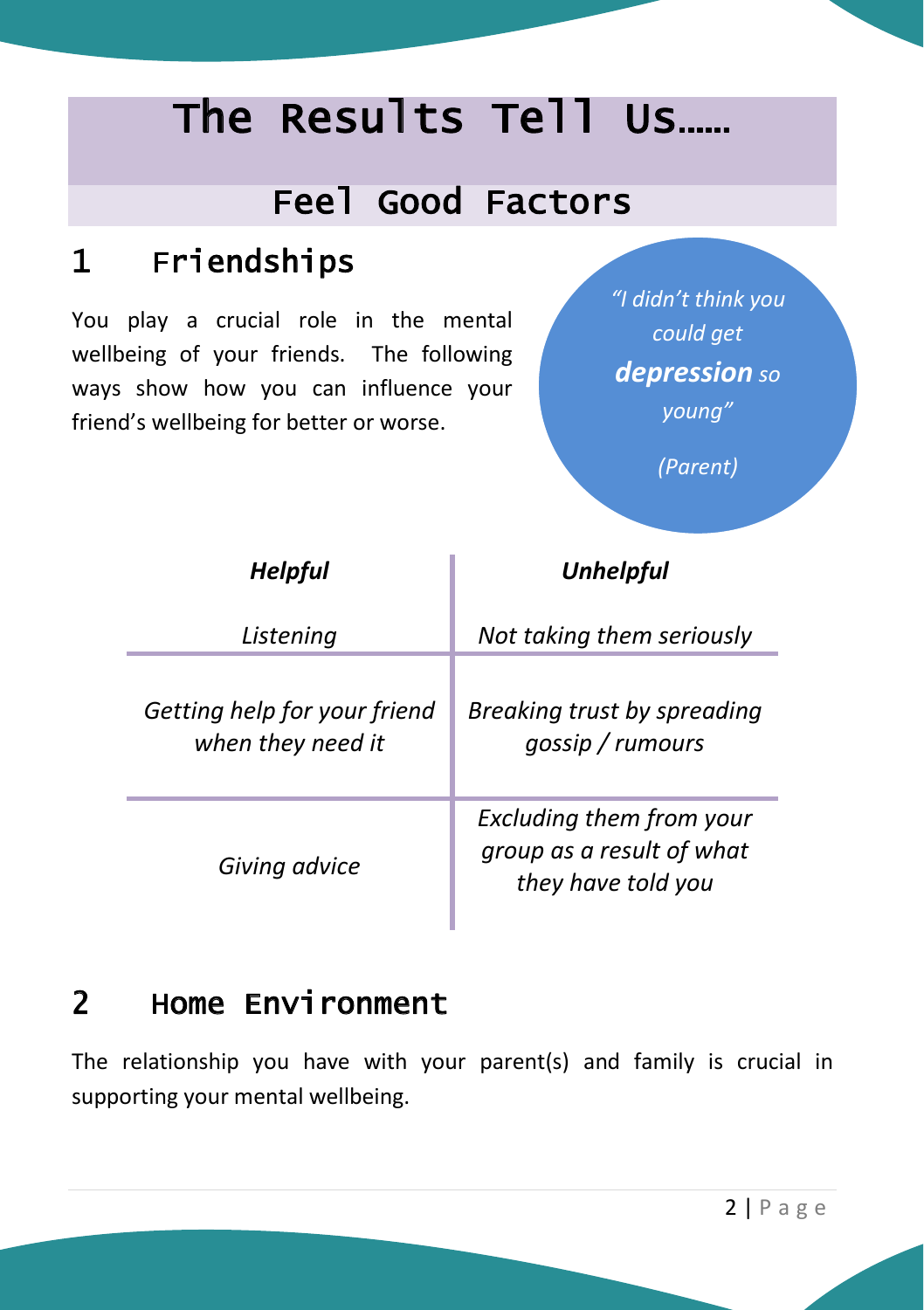### 3 School / College Environment

The school / college environment is important. These things matter…

- The importance placed by your school / college on your wellbeing
- How willing staff are to get involved
- The resources a school / college has around mental health

### 4 Resilience

The most important thing to maintain your mental wellbeing is resilience. The quicker you can recover from difficulties or tough times, the better your mental health will be. Being resilient does not mean ignoring your emotions or feelings. It is okay to experience grief, sadness, disappointment or anger, so long as you can keep things in perspective and continue on with life with a sense of hope.

#### *Resilience*

*is being able to recover quickly from difficulties*

### 5 Talking

A number of you, when upset or worried, choose not to talk to someone, even though talking can help to build your resilience. This tells us that we need to support each other, in every way possible, to talk to one another more. You told us that when you turn to somebody for support, you ask if they are…

- Trustworthy?
- Non-judgemental?
- A good listener?
- Able to help / advise?

If you develop those qualities in yourself, you will improve the way you support others.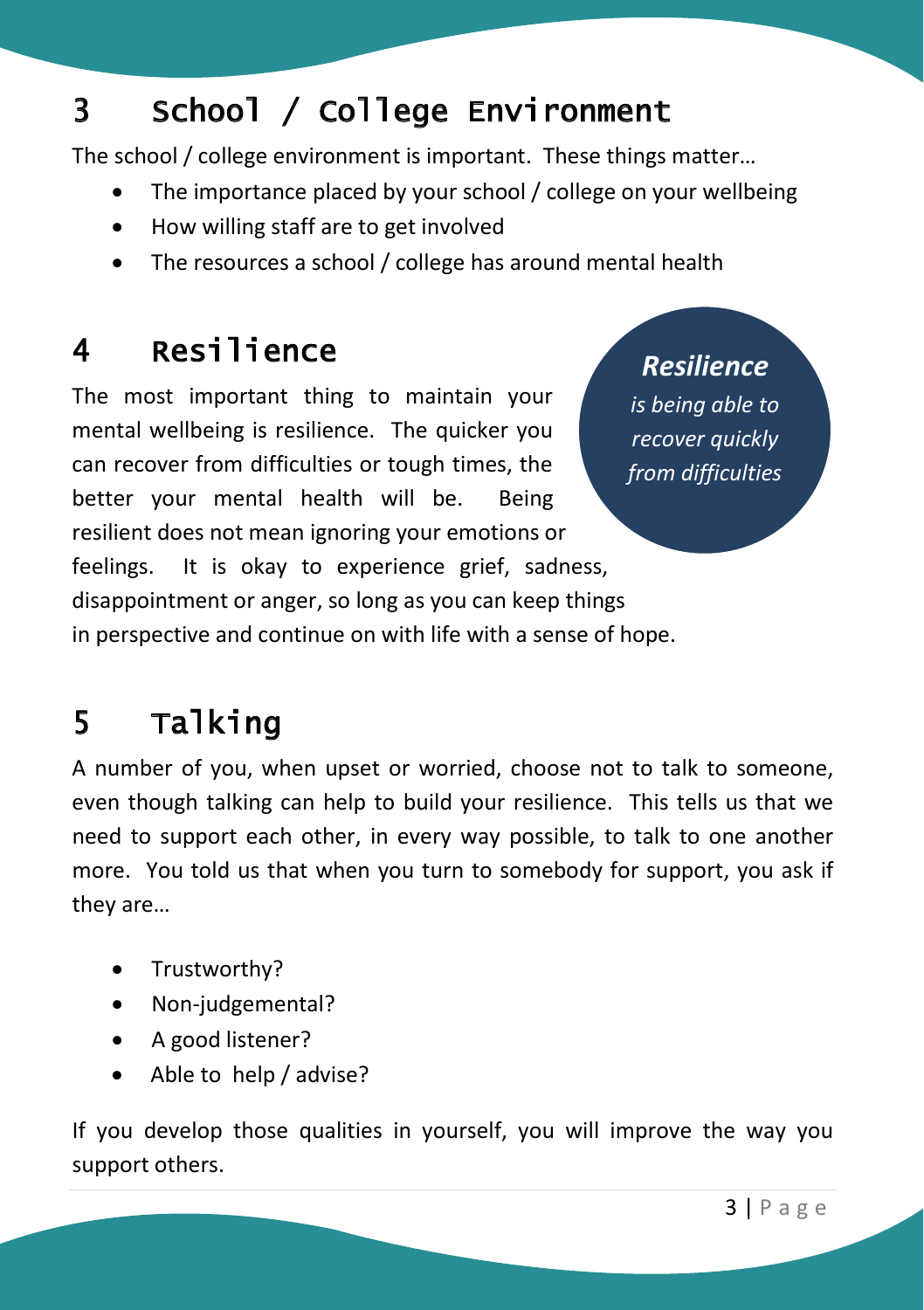# What Does Poor Mental Health Mean To You?

#### The bigger the word, the more often you said it....



 $4 | P \text{age}$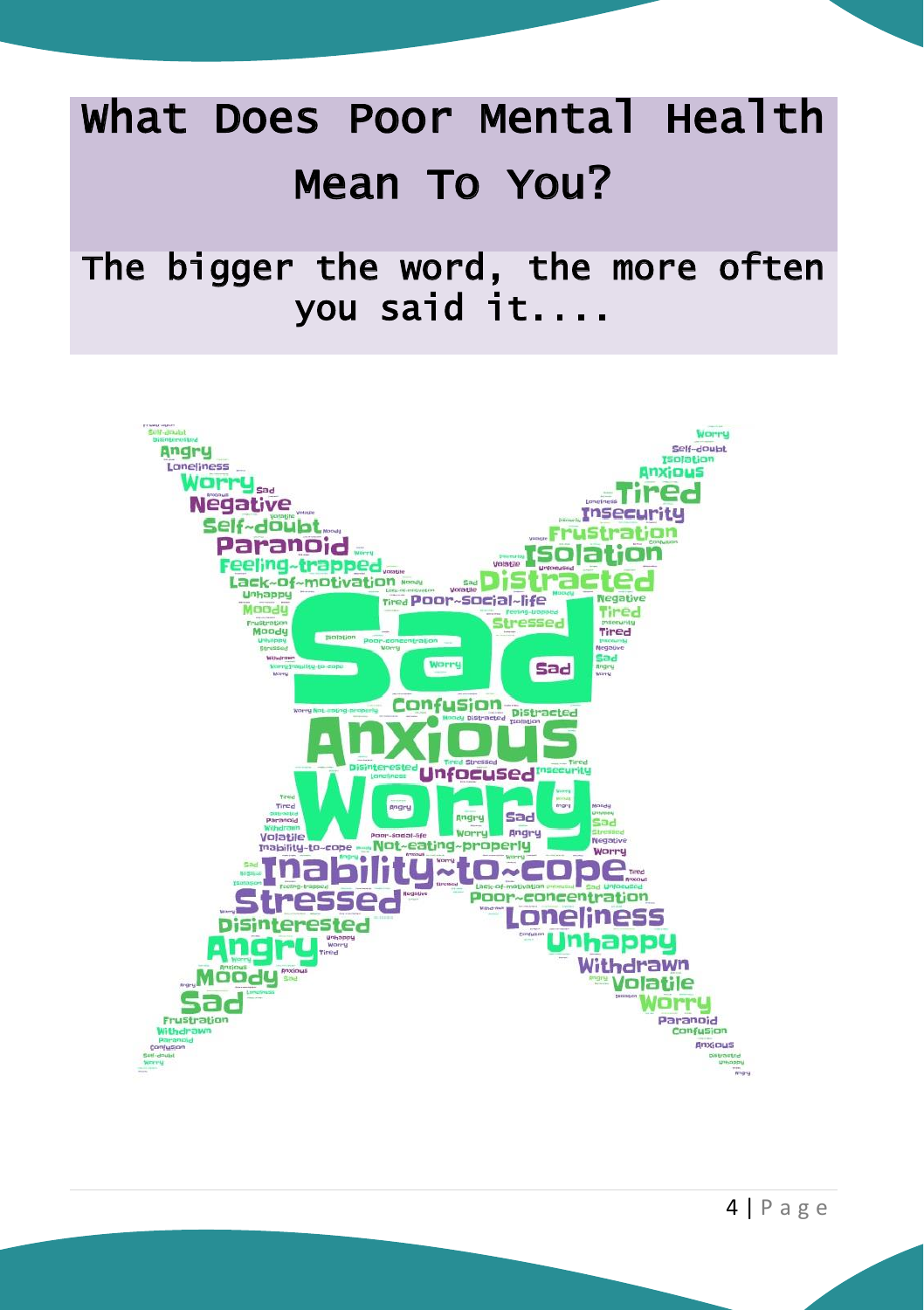### What Stresses You Out?

The feedback from young people and those that work with young people tell

us that the following things cause you stress;

- **You**
	- $\Theta$  Body issues
	- Lack of self-confidence
	- $\oplus$  Body image
	- Lack of knowledge around mental wellbeing
	- $\Theta$  Fear of being excluded from your group if you talk about your problems

#### *"Positive self-love*

*or self-acceptance i*s considered as one of the most important influences on mental wellbeing"

(Service Provider)

**Your Home**

Conflict with / between family members

- **Parent(s) -** lack of knowledge around mental wellbeing
- **School / college**
	- Homework / examinations
	- $\Theta$  Transitions e.g. from Junior to Leaving Cert / on to college
	- ⊕ Cost
	- Time management
	- $\Theta$  Bullying (post-primary only)
- **Community / Society**
	- $\Theta$  Social networking pressures
	- Misuse of drugs / alcohol
	- $\Theta$  Broken relationships
- **Money worries**
- **Worries about the economy**
	- Unemployment
- **Living in remote areas -** more difficult to access supports.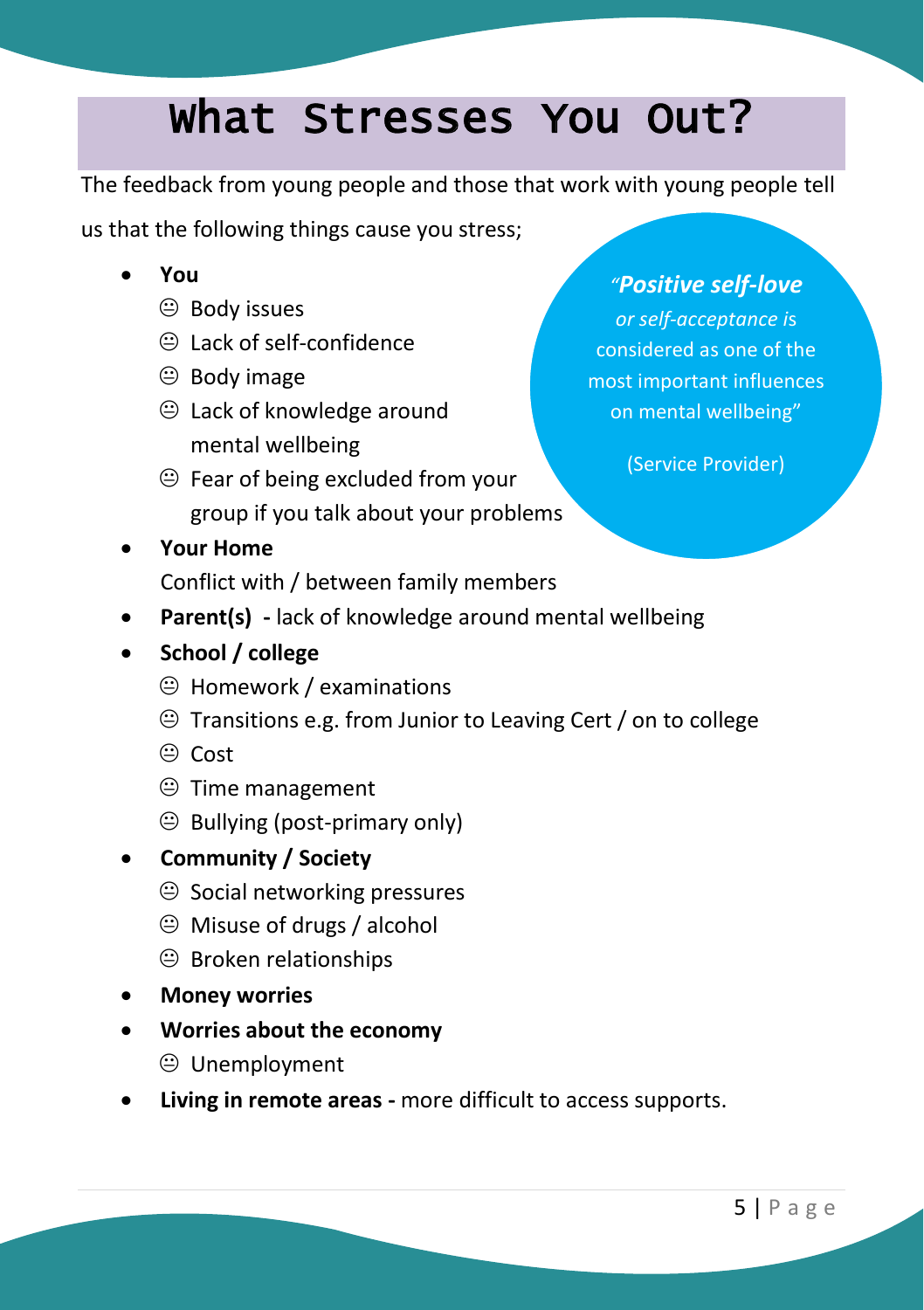# Did You Know?

#### 1 Doctor

The results highlight that you recognised the GP (General Practitioner) as the main person to go to if you had issues with your mental wellbeing. Some of you even considered the GP as the only person you would go to.

#### 2 Marginalised Groups

The results tell us that some groups of young people find it especially difficult to link with services and / or to tell others if they are experiencing any mental health issues. This includes young people who are;

- **Travellers**
- Lesbian, Gay, Bisexual or Transgendered (LGBT)
- From new communities (parent(s) / child from other countries)
- Young people with disabilities

This is because they may fear being discriminated against because of who they are, where they are from or by the fact that their mental health is not good.

*"It's difficult for* 

*parentsto relieve our stress because they are very stressed themselves"*

*(John, 19)*

*You are not alone, you are aware that other people are going through what you may be going through*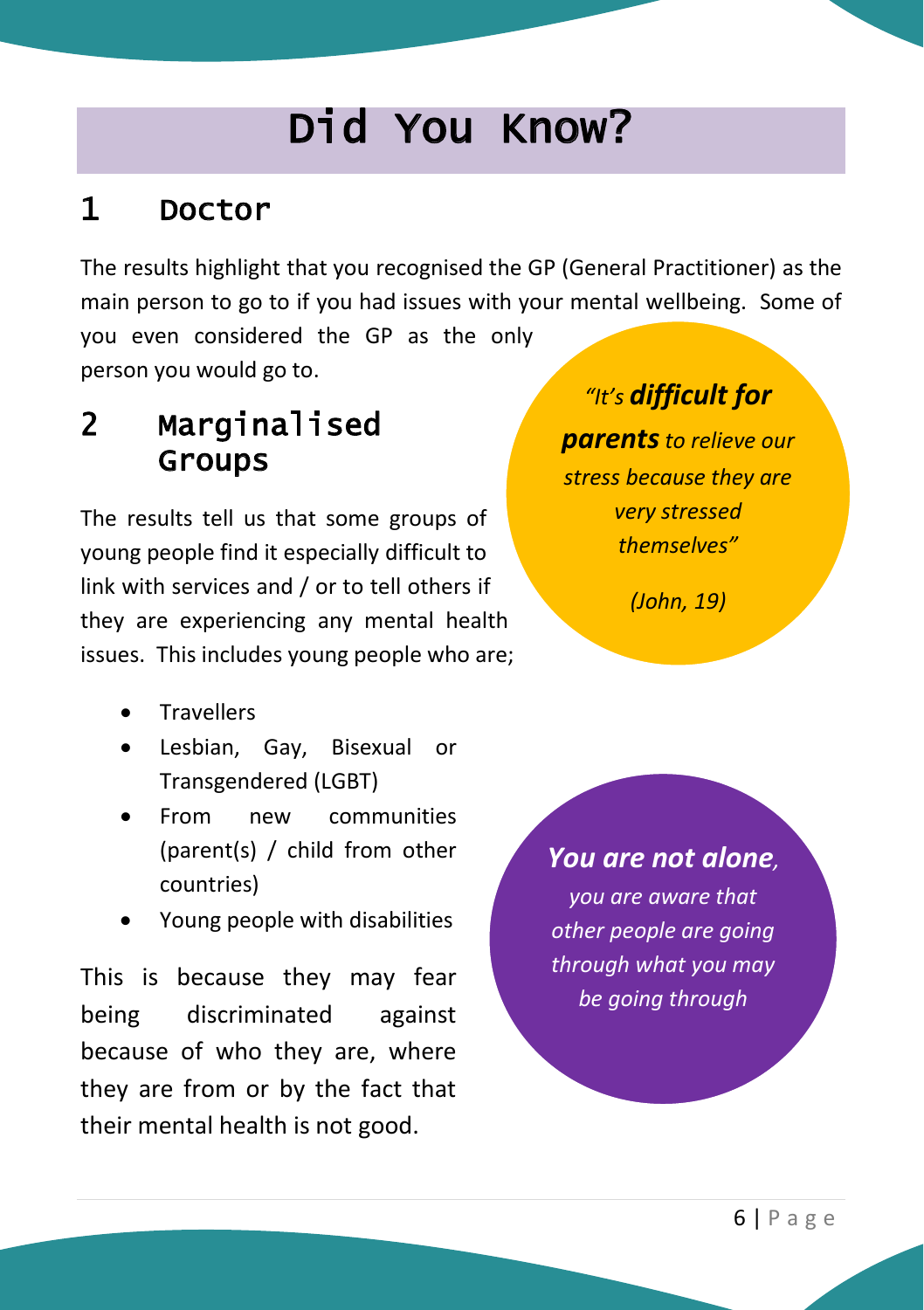#### 3 Parental Consent

The results inform us that those of you under the age of 18, who need parental consent to talk with a service, consider it an issue. However, those who provide the services, tell us that they still need parental consent for those under the age of 18.

#### 4 Privacy

You reported a desire for services / supports which guaranteed privacy in your local areas.

#### 5 Make Services Better Known

The results highlight that although many services / supports currently exist in the Sligo / Leitrim / West Cavan region, many of you don't know they exist.

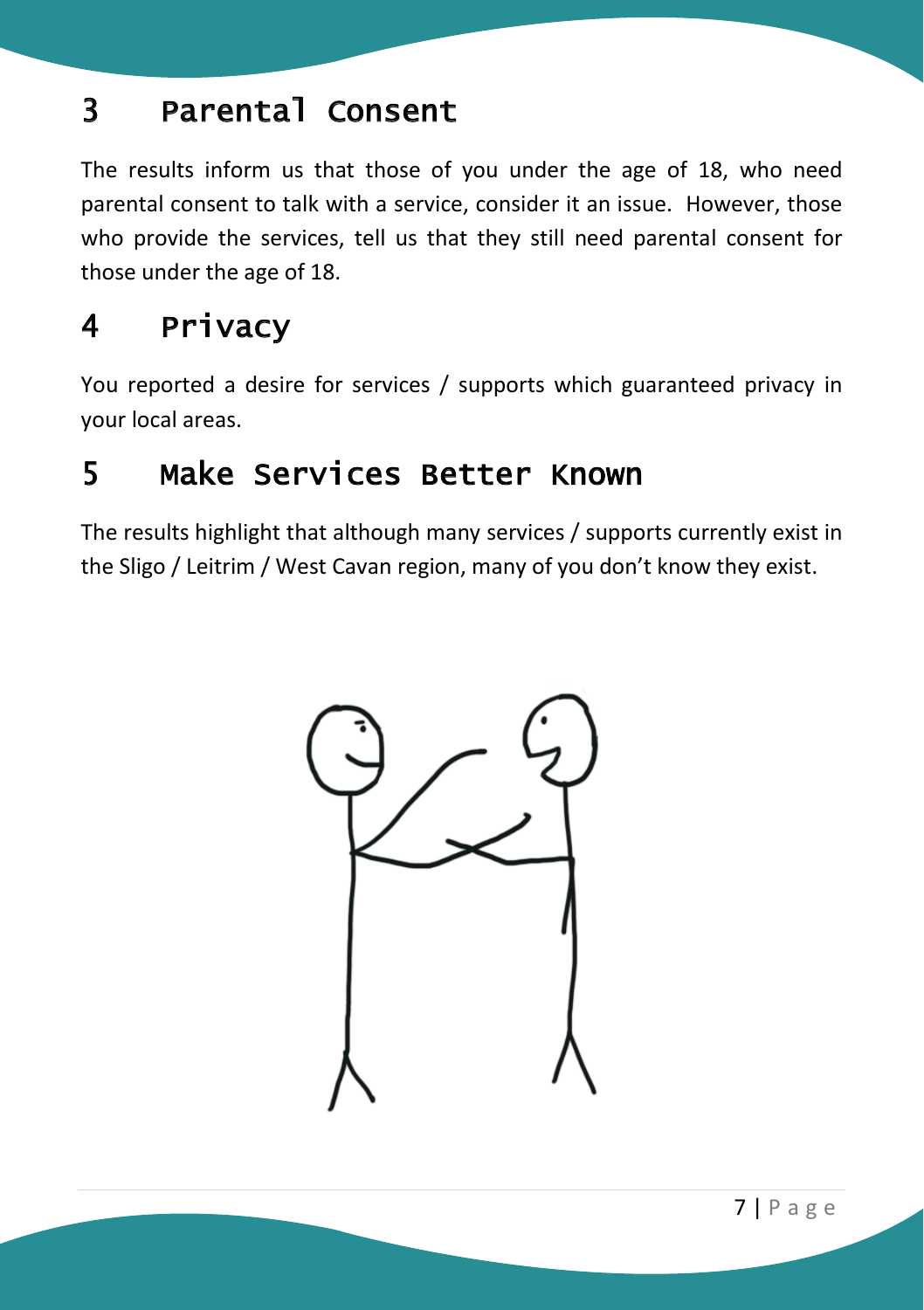# What Does Good Mental Health Mean To You?

### The bigger the word, the more often you said it....



 $8|Page$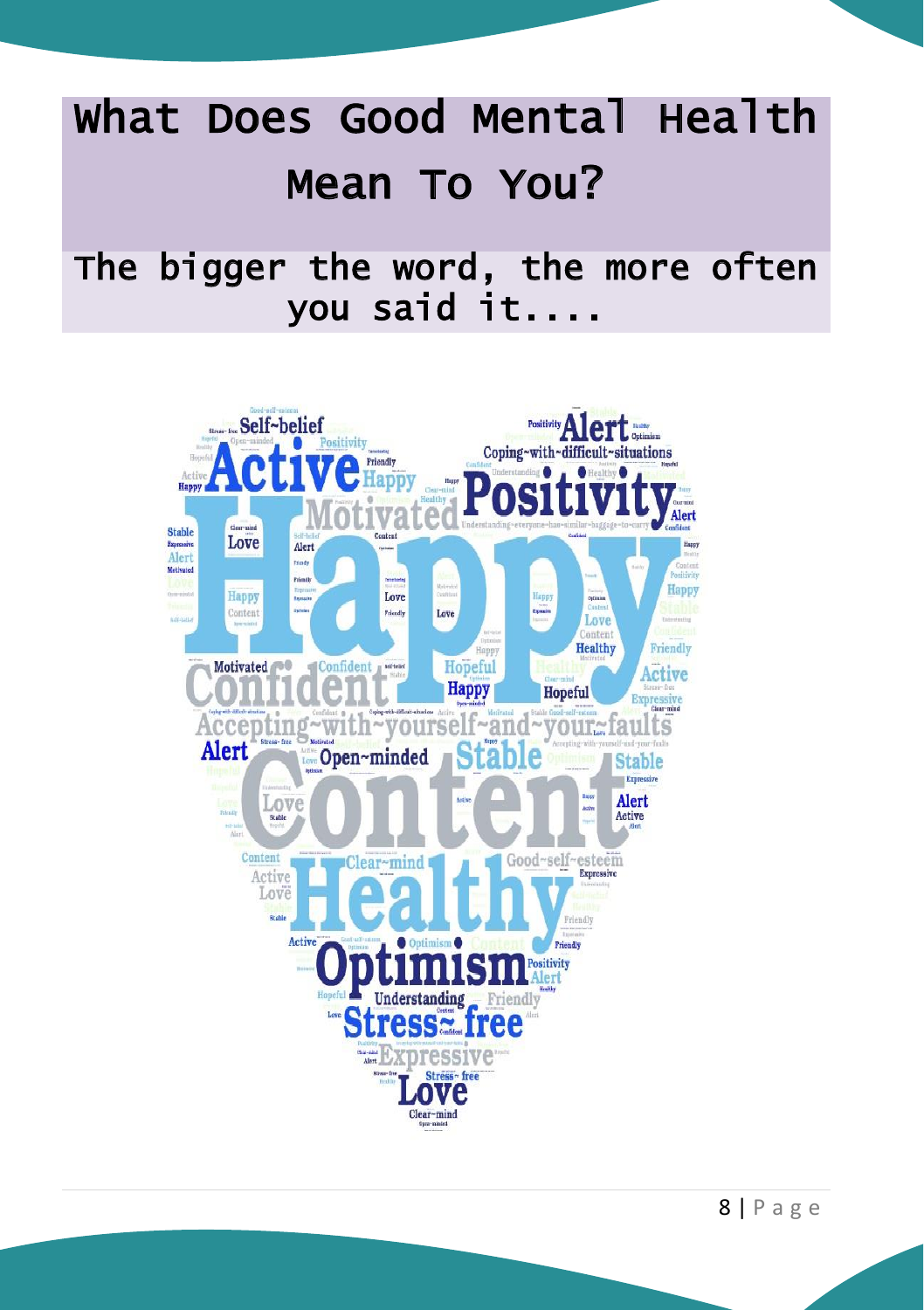# What Does All This Mean?

Overall, the results highlight that many young people cope very well with everyday life and its normal stresses, although some are challenged.

A range of mental health needs were identified and people felt we need to improve how we do things.



*Most of you have good mental health*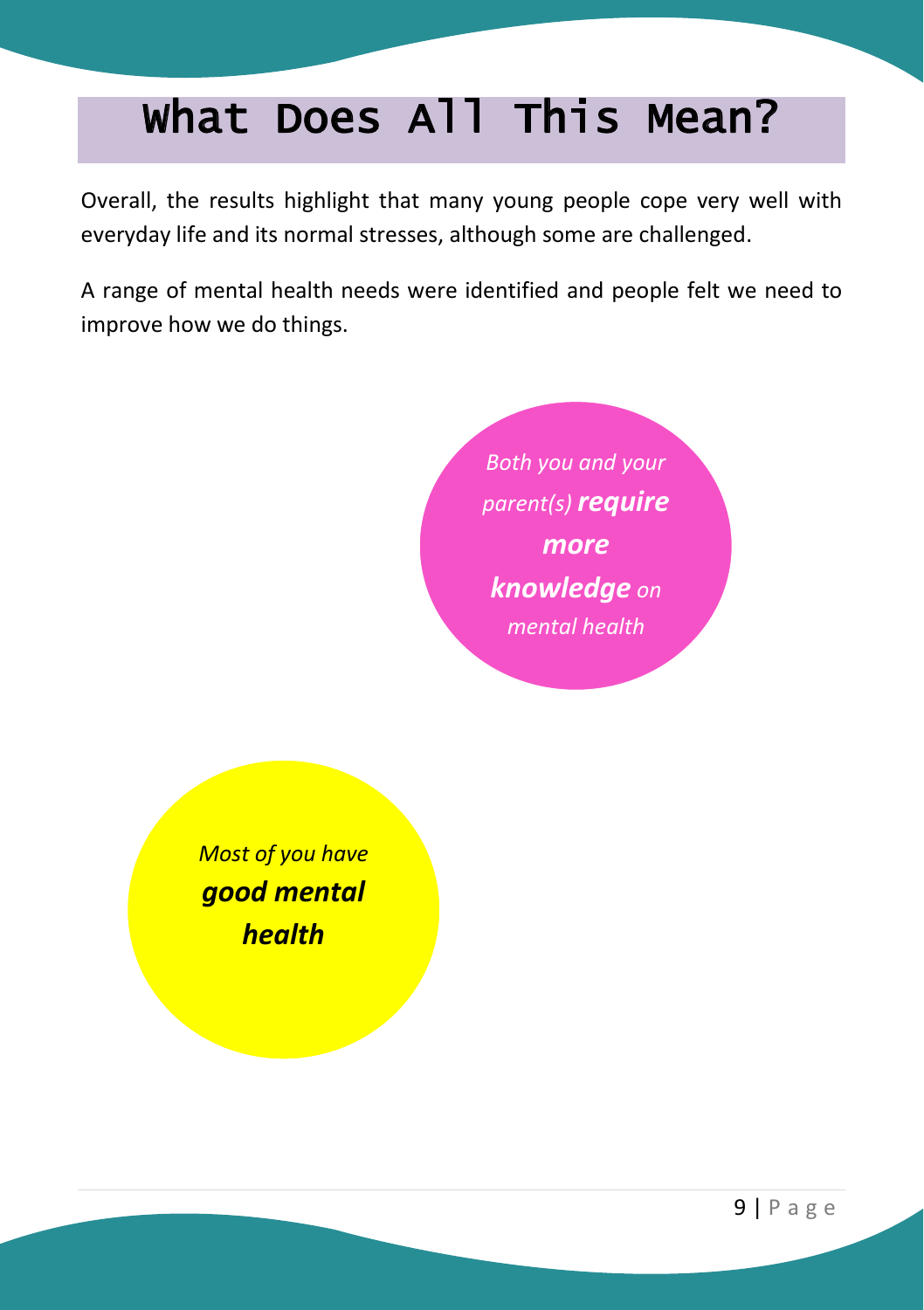### What Happens Next?

The study has told us what we need to know about young people's mental health and what supports are already there. We will now put together a plan to improve how we support the mental health and wellbeing of young people. Examples of things that could be in the plan are shown below.

| What needs to happen                                                                                 | How we can do this                                                                                             |  |  |
|------------------------------------------------------------------------------------------------------|----------------------------------------------------------------------------------------------------------------|--|--|
| Develop resilience<br>in young people                                                                | Guide parents in developing<br>resilience in their son /<br>daughter                                           |  |  |
| Increase opportunities to<br>discuss young people's mental<br>wellbeing                              | Create opportunities for those<br>who work with young people<br>to discuss mental health on a<br>regular basis |  |  |
| Support GPs in caring for<br>young people's mental<br>wellbeing                                      | Provide training for GPs                                                                                       |  |  |
| Promote services / supports to<br>those who work with young<br>people and young people<br>themselves | Create an awareness<br>campaign                                                                                |  |  |
| Broaden the categorisation of<br>vulnerable groups                                                   | Include young people under<br>financial strain                                                                 |  |  |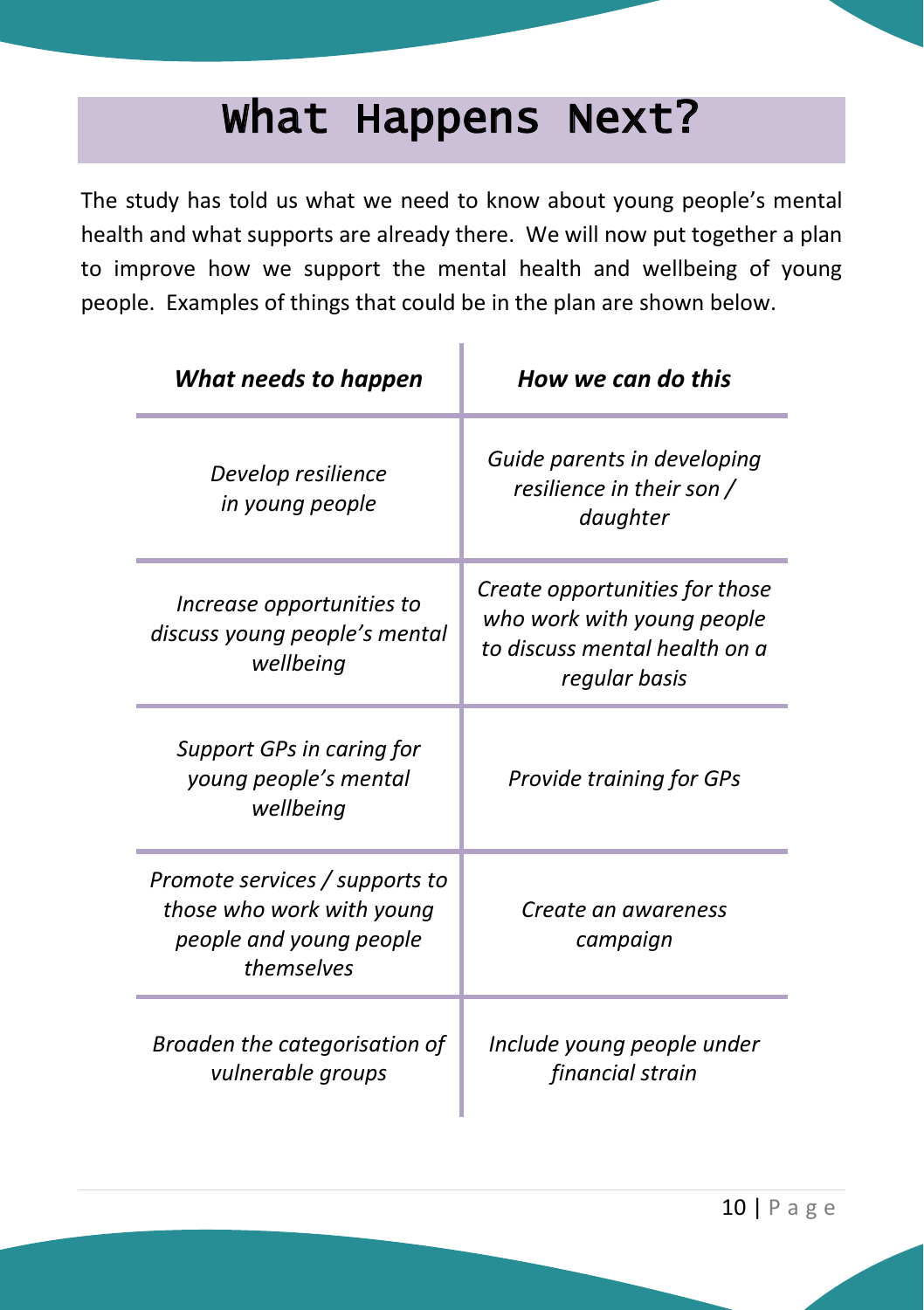# If You Need More Help With Your Mental Health, Contact Your GP

| Samaritans (24 hour)                           |                  | 1850 609 090                 |
|------------------------------------------------|------------------|------------------------------|
| Aware                                          |                  | 1890 303 302                 |
| Childline                                      |                  | 1800 666 666                 |
| North West Counselling                         |                  | 071 914 2161                 |
| <b>Teen Line</b>                               |                  | 1800 833 634                 |
| St. Michael's Family Life Centre, Sligo        |                  | 071 917 0329                 |
| Family Life Centre, Carrick-on-Shannon         |                  | 071 962 1791                 |
| Rape Crisis & Sexual Abuse Counselling Centre, |                  |                              |
| (Sligo, Leitrim and West Cavan)                |                  | 1800 750 780                 |
| Domestic Violence Advocacy Services            |                  | 071 9141515                  |
| <b>Bodywhys</b>                                |                  | 1890 200 444                 |
| MABS (Money, Advice & Budgeting Service)       | Sligo<br>Leitrim | 076 102 2730<br>076 107 2730 |

**Reach Out** (http://ie.reachout.com) provides information on stress, anxiety, bullying, suicide, depression, bipolar and other issues that can affect your mental health and wellbeing.

**Alive 2 Thrive (**www.alive2thrive.ie) promotes positive mental health in Sligo and Leitrim.

**Spun Out (**www.spunout.ie) provides young people with the information to deal with life's challenges.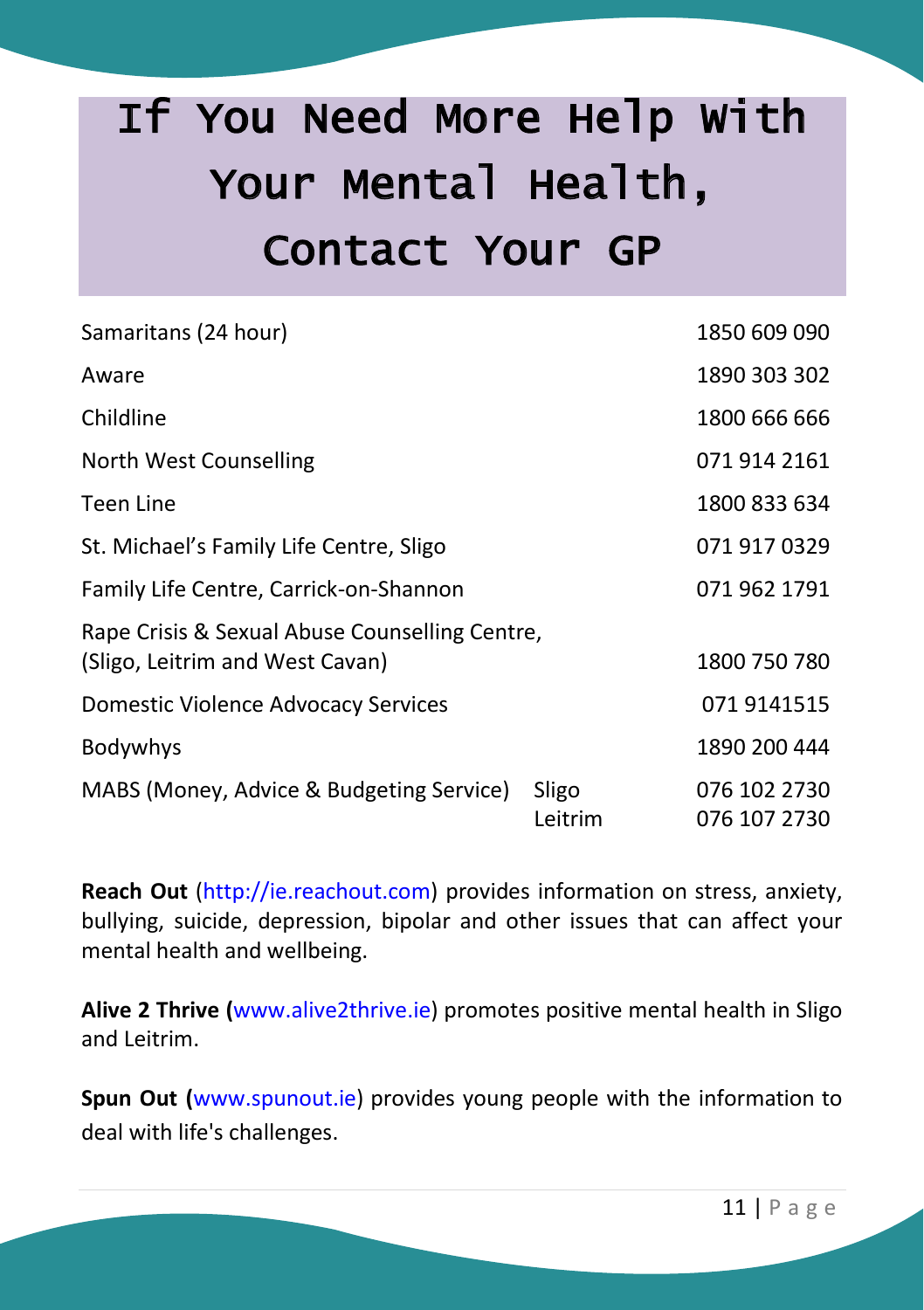## Acknowledgements

We wish to thank everyone involved in this research, in particular all the young people, parents and service providers who took part. Thanks to those who funded the research, (HSE, Mayo, Sligo and Leitrim ETB, Sligo Leader Partnership Company, Mental Health Ireland and Sligo Education Centre). Thanks to the steering group of the Youth Mental Health Initiative. Thanks also to those who facilitated our researchers in carrying out the work (e.g. staff in schools / colleges / workplaces / agencies). Huge thanks to St. Angela's College (Michele Glacken, Dympna Walsh Gallagher, Tom O'Grady, Ursula Gilrane-McGarry, Denis O'Brien) who carried out the research. Finally, thanks to Annie Lavin who compiled this summary report.

# For Further Information, Please Contact;

Trevor Sweetman, Youth Officer Mayo, Sligo and Leitrim Education and Training Board

> Quay Street, Sligo Ph. 071-9138305 / Mobile 087-7678327 Email trevorsweetman@msletb.ie

```
© Copyright Mayo, Sligo and Leitrim ETB,
on behalf of the Youth Mental Health Initiative,
October 2014
```